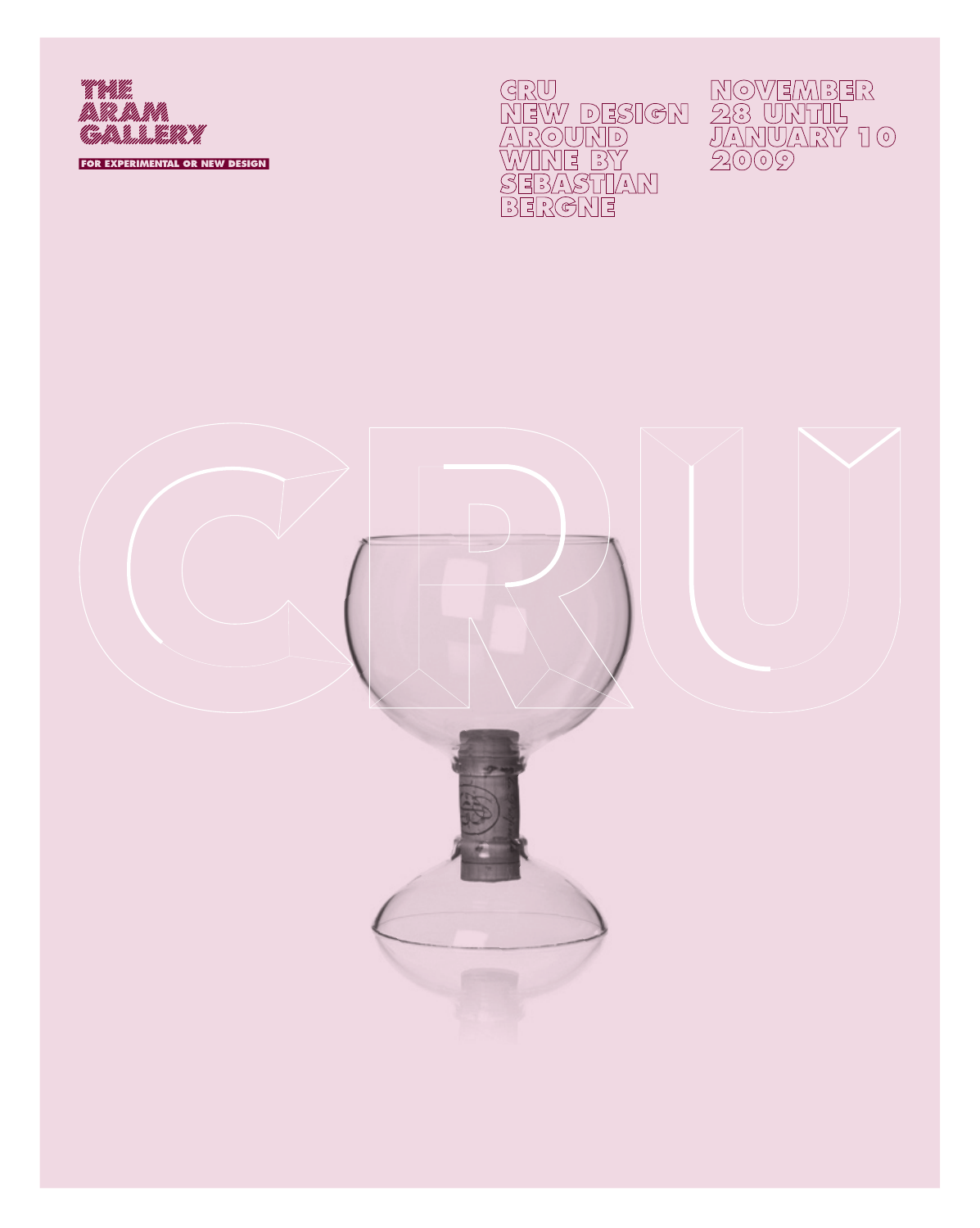CRU – New work by Sebastian Bergne

Self-initiated and self-produced work is the ultimate model for the designer as author. Not only does the designer set the brief, but they approve the results and take them through into production. It is the dream, delight and dread, of undisturbed control over the process and product.



(red wine). This page, 'Trousers glass' from the 'Corked' range.

Then the design searches a user, and following first impressions, desire and purchase, finally the design is challenged with fulfilling it's promise on neutral ground. And so we see that sense of control that the designer has won has changed something fundamental about the journey of a product from concept to use. The ongoing feedback and evaluation loop that characterises a client relationship is near impossible to simulate when working for oneself. The product has a longer life with its 'originator' and a postponed response from it's user. If the designer is the financial backer, as is often the case, this tension is compounded by business risks. But more designers are choosing this route, not only those at the start of their careers but also well-established professionals, with some creating substantial new name based brands as a result. It seems the option to take control, the excitement and even the tension of taking decisions on what to progress into realisation, is so seductive it outweighs the uncertainty and the risks that inevitably accompany. It's possible these tensions could be important, vital even, in stimulating creativity and excellence in the resultant work.

# GRU IS A WINE TERM THAT MEANS "GROWTH".<br>IT IS USED IN A NUMBER OF FRENGH REGIONS AS<br>A MEANS OF GLASSIFYING QUALITY WINES.<br>IN FRENGH GRU ALSO MEANS: RAW, ROUGH,<br>UNFINISHED AND BELIEVED.

For CRU, our monographic exhibition of the work of Sebastian Bergne (who has designed to briefs from leading manufacturing companies such as Authentics, Muji, Moulinex, Habitat and Vitra for the past 18 years), Bergne set himself a challenge to produce from scratch a collection of pieces under his own name. It's a departure for him. When the idea of an exhibition at the Aram Gallery was initially broached it was a question of what to show from the vast number of projects Bergne has been involved with since his graduation. The decision to look ahead and do all new work, in the form of a small collection with a fast turn around from ideas to production, is fantastically exciting. For him it signals the growing interest of a mature designer in the control and thrill of initiating new work and finding new outlets for ideas. He is a designer that has worked for industrial manufacturing in the typical model of professional anonymous practice, but both he and the model are changing. A growing number of companies and designers that worked primarily in the anonymous shadows of products are reconsidering the value of the recognition. And even more evident is the number of designers actively creating their name brand, some also becoming producers while others Cover image 'Cork Stem glass' Cork Stem glass' Core and the core of the core of the core of the core of the core of the core of the core of the core of the core of the core of the core of the core of the core of the core o

are expanding and developing their brand in association with an author design name. Having recently returned to London after a seven year spell in Bologna, Italy, Bergne is still in the process of contemplating and comparing the opportunities offered by the notion of a fresh start and real possibilities of a design practice that enjoys London. CRU (a term meaning 'growth' which is used as a means of classifying wines, also indicates that the wine is from a town or producer of high quality) shows work which responds to and reflects on this transition. The collection of designs is inspired by the Italian wine culture that is intertwined in day to day life for most people in Italy and shared by many in London. The exhibition includes concepts for transporting, storing, serving and enjoying new ways of consuming wine. Although some items are ready for production and available to purchase, the exhibition is primarily a series of experiments.

The Aram Gallery is pleased to continue providing a platform for initiating and launching new experimental work and thanks the Arts Council for supporting these special projects.

Curator Daniel Charny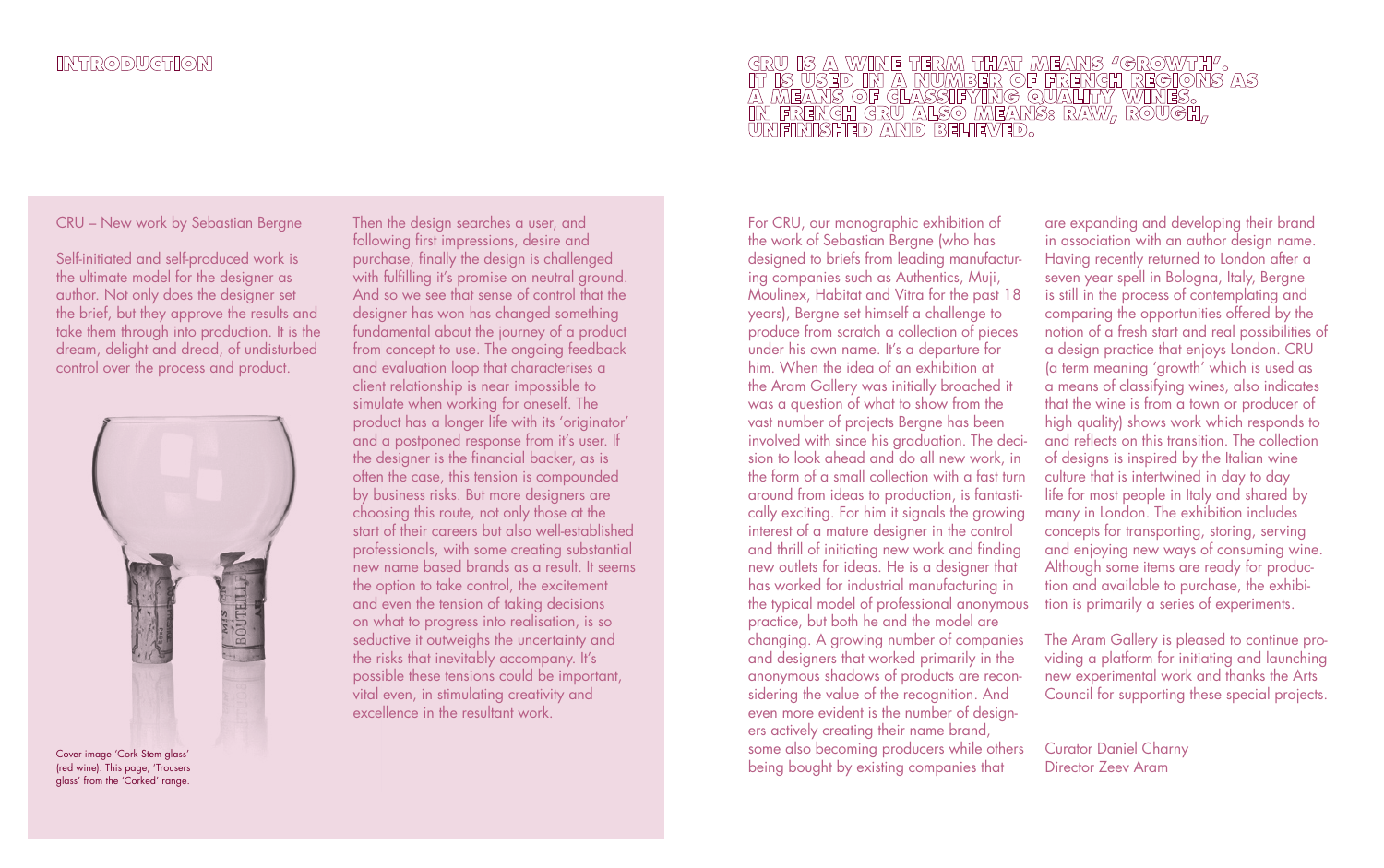Small multi pin element joins used corks into an endless playful structure that grows in proportion to your wine consumption. It is both a drinking game and reminder.

MULTI PIN ELEMENT THAT<br>JOINS USED GORKS INTO<br>AN ENDLESS PLAYFUL<br>STRUGTURE

GEO GORK

Method of production: Rapid prototype Material: Polyester and steel Designed: 2006 - 2008 Functional prototypes.

A project that uses the staining qualities of wine to pre-stain white t-shirts. The strong colour and graphic results from the dipping process give the shirts a feeling somewhere between sportswear and watercolour paintings.

Method of production: Hand dipped Material: Cotton and red wine Designed: 2008 Limited studio edition of 25 hand dipped T-shirts

#### **VINTAGE DIP**

# EDITION OF 25 WHITE T-<br>SHIRTS DIP STAINED WITH<br>WINE IN VARIOUS WAYS

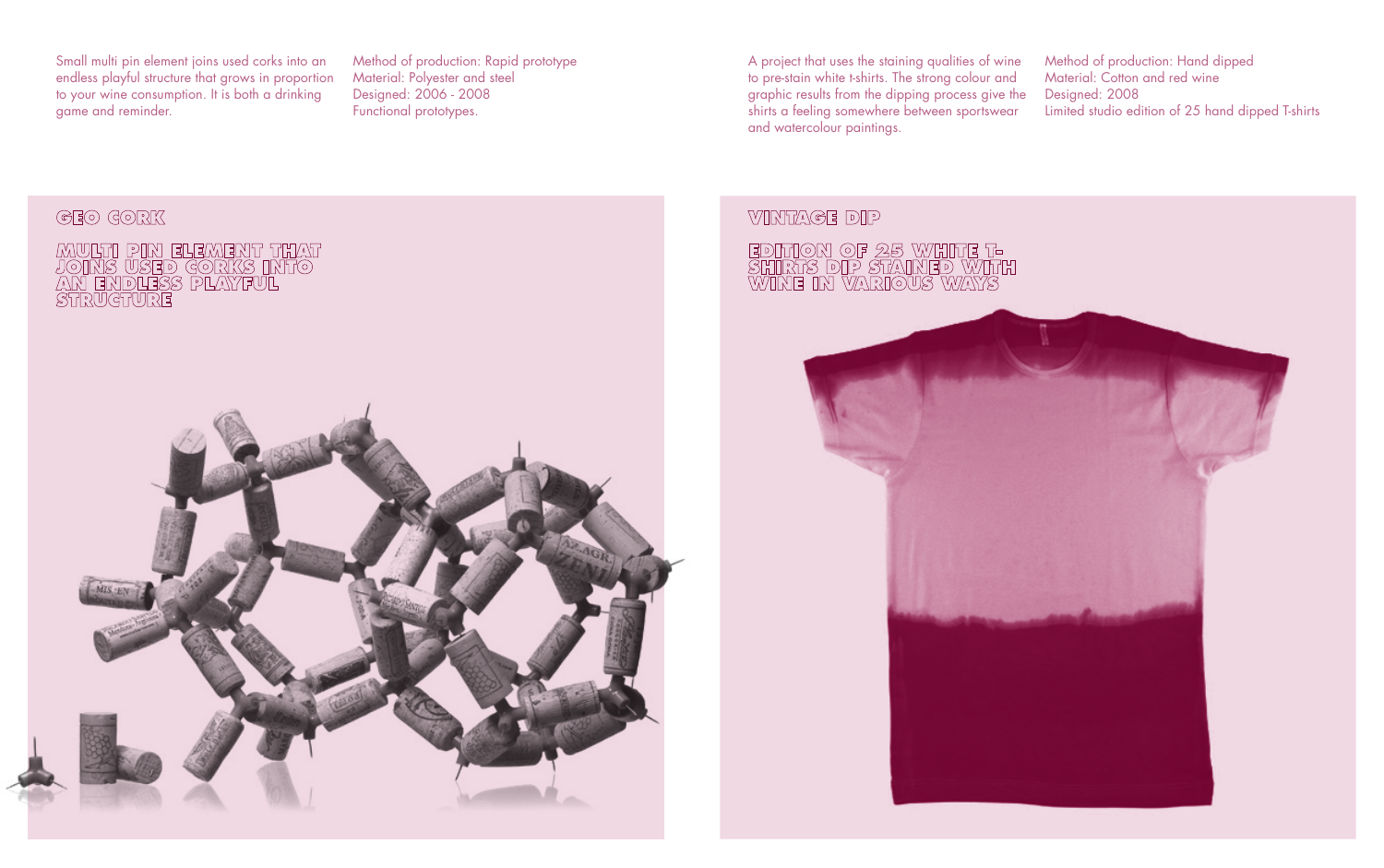Method of production: Hand fabricated Material: Borosilicate glass & used corks Designed: 2006 - 2008 A series of wine decanting and serving objects that combine hand fabricated glass and used wine corks. The contrast between the hard, pre cise glass components and the soft, unique cork parts creates an interesting tension and range of functional, symbolic and formal possibilities.

FLIP OVER BOTTOM FILL<br>DECANTER & MATGHING<br>GLASS

This monolithic wine storage relates on different levels to the materials, history and culture of wine. Its composition is completed with the addi tion of any number of bottles of wine.

Method of production: Machined from a solid block Material: Portuguese limestone Designed: 2005

#### **MARGEL**

## **MONOLITHIG WINE**<br>STORAGE



GORKED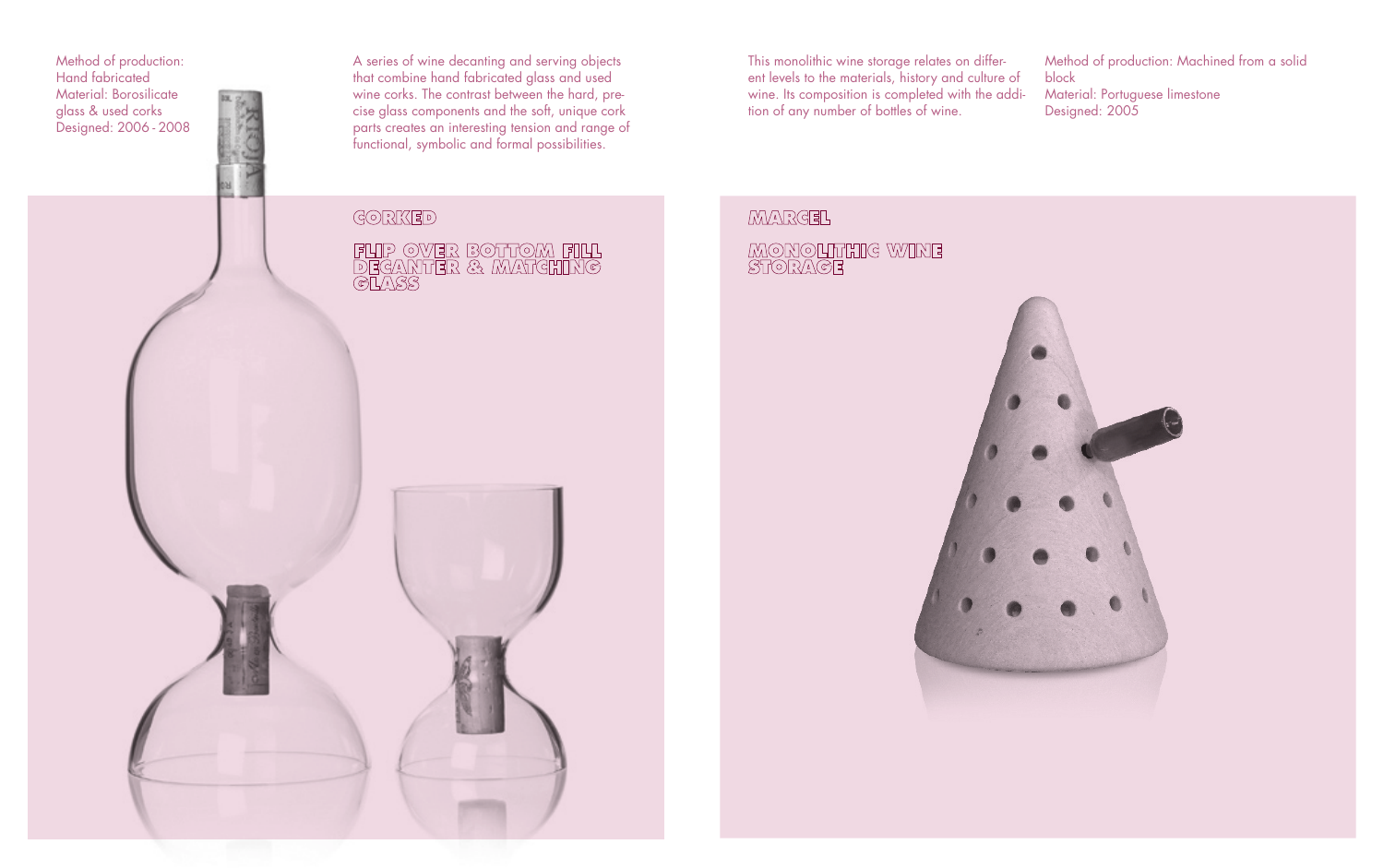

#### **THANKS & SPONSORS**

#### **WALET**



The Aram Gallery is an independently curated space that encourages and promotes understanding of contemporary design.

Curator - Daniel Charny Assistant Curator - Ellie Parke Director - Zeev Aram

www.thearamgallery.org

Thanks - Colin Blain, Rachel Blunstone, Thomas Forsyth, Simon Donald, Jon Harrison and Olivia Lee.

Graphic Design - Jeremy Hofmeister Mac Lynn Photography - Helen Mellor

www.sebastianbergne.com









DuPont™

"DuPont™ and Corian® are a trademark and a registered trademark of E. I. du Pont de Nemours and Company or its affiliates."